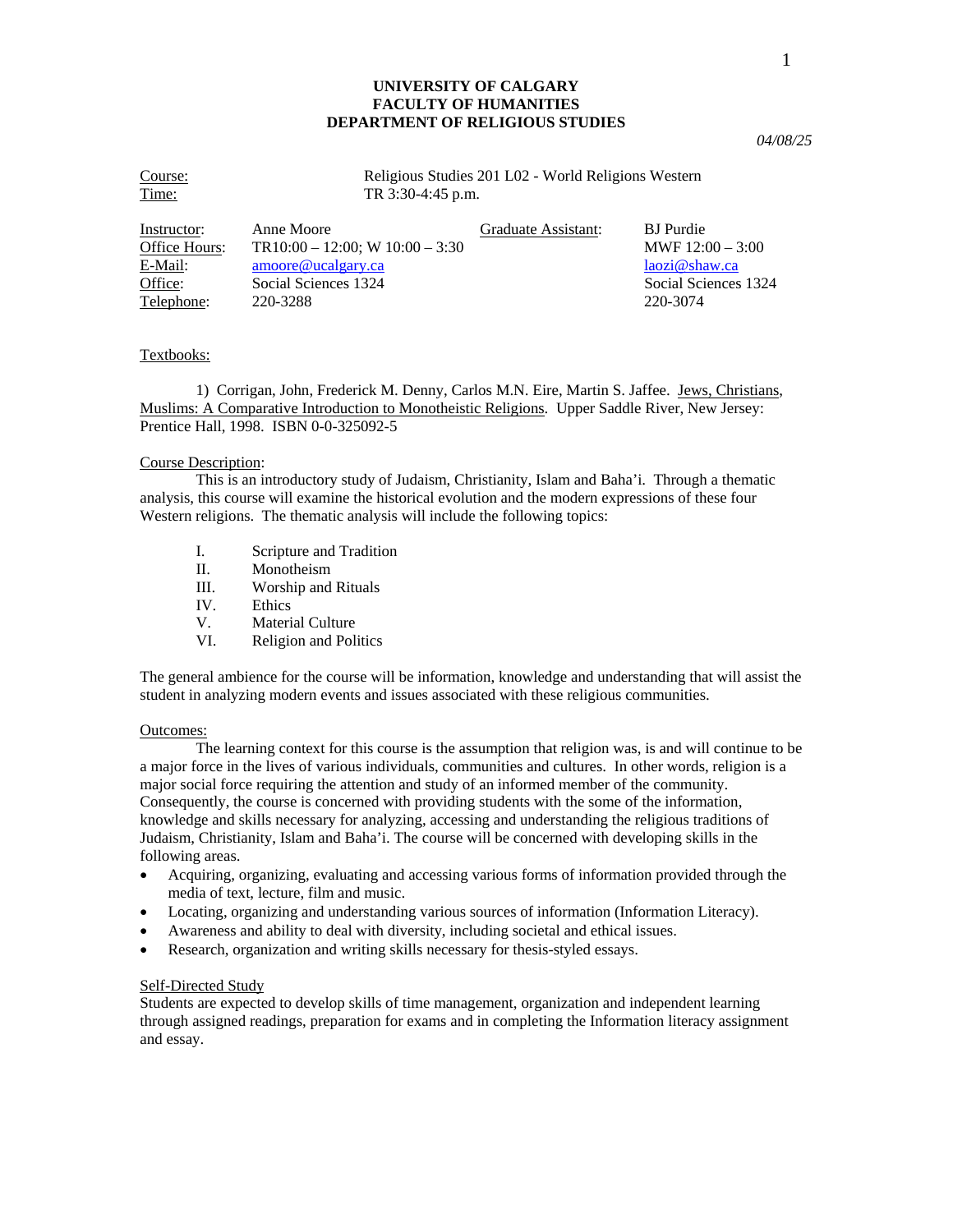### Course Outline:

The following outline will be considered a provisional guide only to the content of the course.

Introduction: What is Religion? What are Western Religions? Scripture and Tradition Tanakh, New Testament, Qur'an and Kitab-I-Aqdas Corrigan, 3-74 **First Exam: Thursday October 14, 2004**  Judaism: Monotheism, Worship and Ritual, Material Culture Corrigan 92-104, 215-234, 343-367 Christianity: Monotheism, Worship and Ritual, Material Culture Corrigan 105-133, 235-255, 368-396 Islam: Monotheism, Worship and Ritual, Material Culture Corrigan 134-151, 256-273, 397-416 Baha'I Monotheism, Worship and Ritual, Material Culture Handouts **Second Exam: Tuesday November 23, 2004**  Including all lectures from Oct19 –Nov 18 Corrigan 92-151, 215-273, 343-416 and any handouts Ethics Laws, Guidelines and Way of Life Corrigan, 277-340 Religion & Political Order Communities, States and Secularism Corrigan, 419-81 **In-Class Essay Thursday, December 9, 2004** Based on material from class material covered from Nov 25 – Dec 7 and Corrigan 277-340 and 419-81. Course Requirements: 1. First Exam In-Class Exam **[Thursday October 14, 2004]** 20% Consisting of a combination of multiple choice, fill-in-the blank and short answers. Lecture material from the beginning of class up to and including October 12; Corrigan text, pages 3-74 and any handouts. 2. Second Exam In- Class Exam [**Tuesday November 23, 2004**] 35% Consisting of a combination of multiple choice, fill-in-the blank and short answers. Lecture material from October 19 up to and including November 19; Corrigan text 92-151, 215-273, 343- 416 and any handouts. 3) In-Class Essay In-Class [**Thursday December 9, 2004**] 10% Essay Question based on material covered in the lectures from: Corrigan 277-340, 419-81. 4) INFORMATION LITERACY EXERCISE AND SHORT ESSAY 35% Each student will be given an individual exercise that is designed to develop information literacy, research and academic writing skills. **NOTE: THE RESPECTIVE DEADLINE FOR THIS ASSIGNMENT IS** 

**TO BE FOUND ON THE INFORMATION PROVIDED EACH STUDENT.**